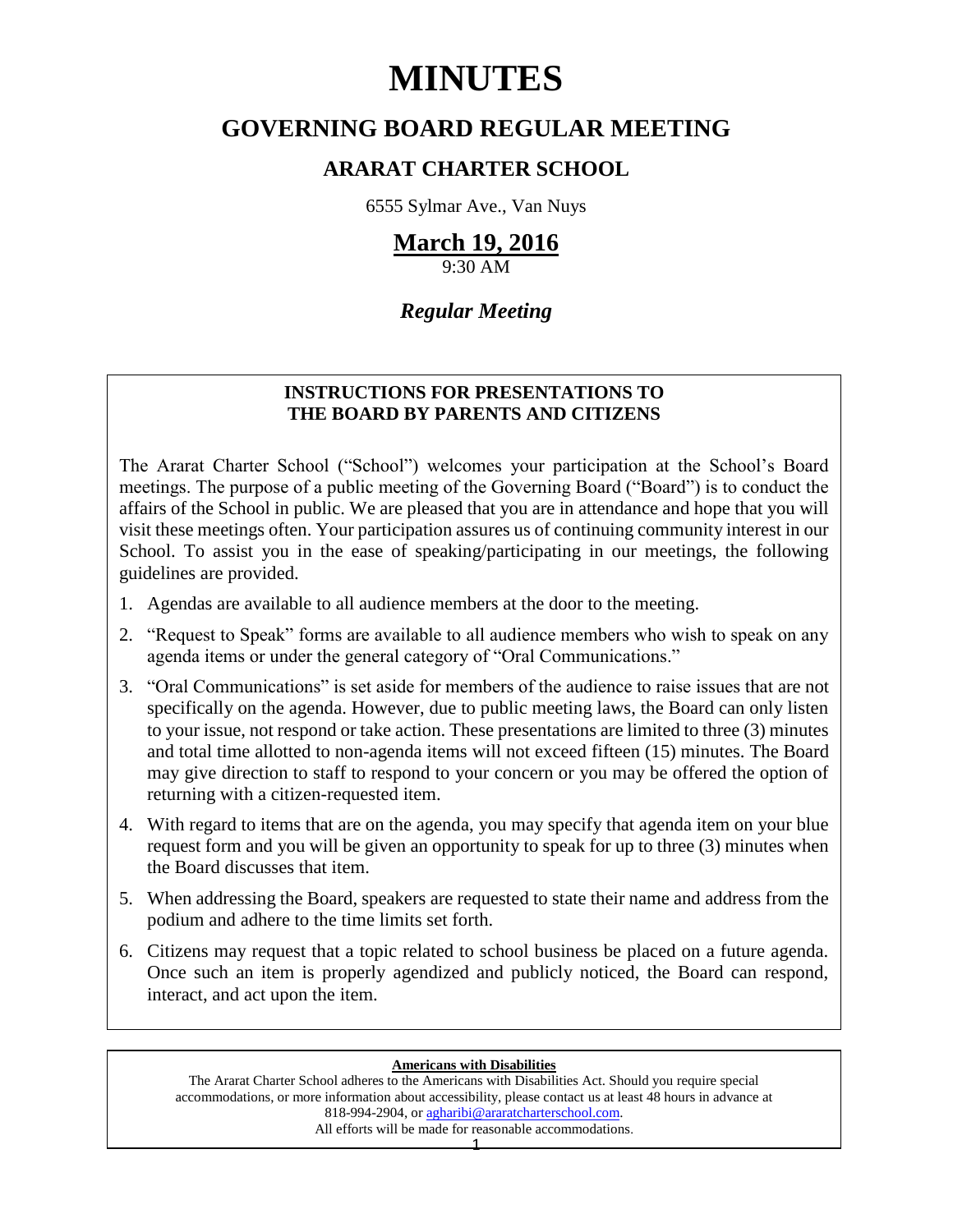#### **I. OPEN SESSION**

#### **A. CALL TO ORDER:**

Meeting was called to order by Board Chairperson, Dr. Berjouhi Koukeyan at 9:35 am.

#### **B. ROLL CALL**

| Present | Absent |
|---------|--------|
|         |        |
|         |        |
|         |        |
|         |        |
|         |        |
|         |        |
|         |        |
|         |        |
|         |        |

#### **C. APPROVAL OF MINUTES OF BOARD MEETING OF FEBRUARY 23, 2016**

Moved by: Mr. Henderson Seconded by: Prof. Mahseredjian Vote: Approved Unanimously

#### **II. COMMUNICATIONS**

#### **A. ORAL COMMUNICATIONS:**

*Non-agenda items: no individual presentation shall be for more than three (3) minutes and the total time for this purpose shall not exceed fifteen (15) minutes. Ordinarily, Board members will not respond to presentations and no action can be taken. However, the Board may give direction to staff following a presentation.*

#### **B. FOR INFORMATION: CHAIRPERSON'S REPORT**. (Attachment)

**1. Update Regarding the Leasing/Purchasing and Financing of a Facility:** Dr. Koukeyan shared that RED Hook has identified another site for a possible location for the school at 18050 Vanowen Street, in Reseda, in a nice residential area. It will have to be completely torn down to build a new facility. It has room for staff parking and playground. Red Hook recommended that the Board explores the possibility of requesting Material Change in the maximum enrollment for the school. This is a major factor in determining the size of the facility to be acquired. LAUSD Regulations state that if a school is increasing its enrollment by 20% or 100 students, whichever is less, and the school is using its own facility, then a material revision is not required for this increase. Increases beyond this guideline, will require Material Revisions. At the January board meeting, the Board indicated that it would be much better to find a place that could be renovated or built on an empty lot. The board expressed concerns regarding tearing down an existing building in order to build the school. But it is worthwhile to further pursue the feasibility of this location.

The Governing Board is very interested in this property. The Board will consider voting on this at their next meeting.

**2. Update on the Diversity Plan:** Dr. Koukeyan stated that with respect to diversity with certificated Faculty, the five year plan calls for a 3% annual increase for PHBAO to achieve 66%-34% ratio within five years. The 2015-16 ratio in this category is 87.5% White/Other and 12.5% PHBAO. With respect to the student population, ACS will increase its PHBAO students by 4% annually to achieve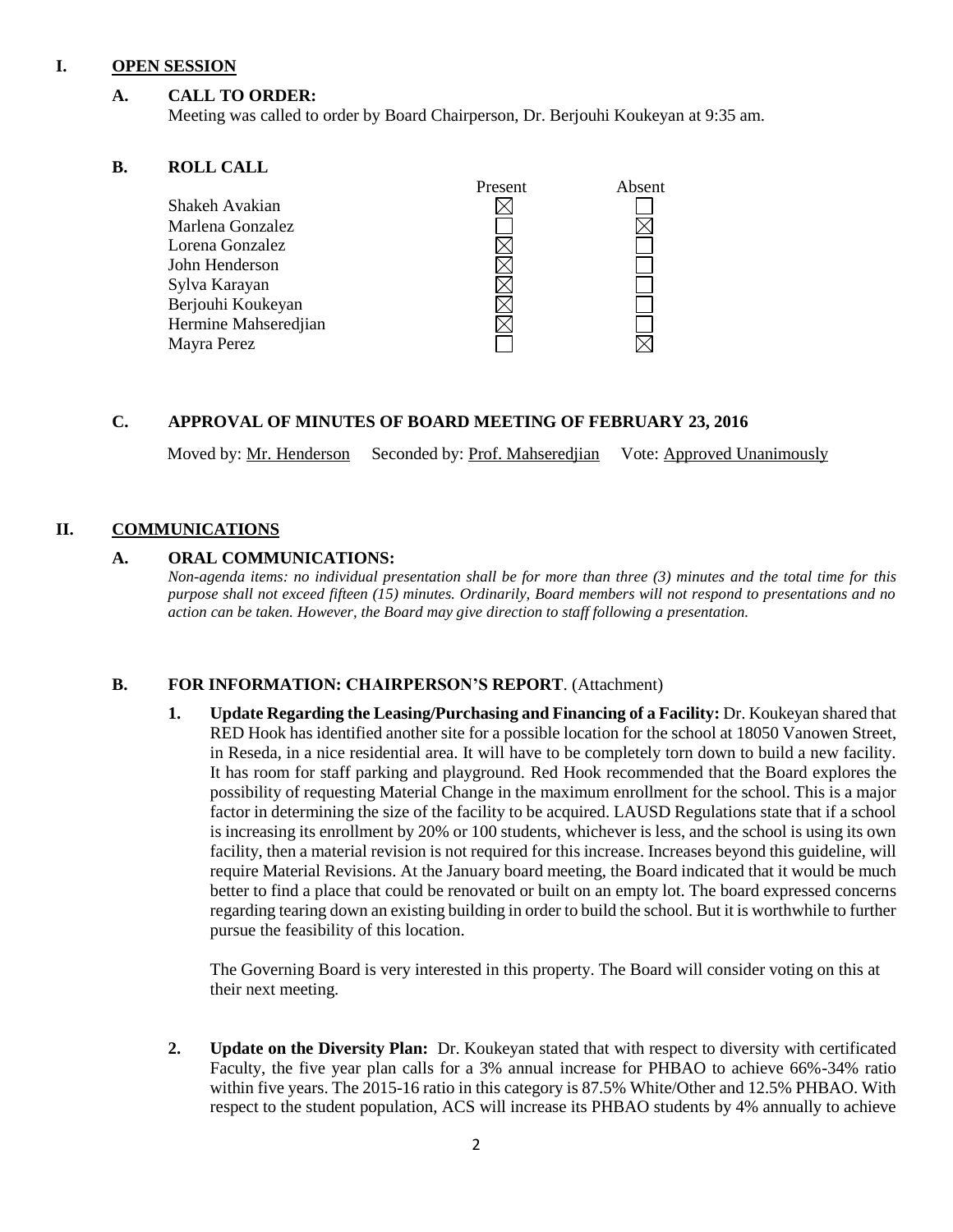the goal of increasing from 10% to 30% and decreasing the Other White students from 90% to 70% over the next five years. The 2015-16 ratio is 88.52% White/Other and 11.47% PHBAO. The Diversity Committee has met on March 19, 2016, at 8:30 am. The focus of the meetings is to explore the different approaches to be taken regarding student and faculty recruitment to increase diversity. Mr. Villela also gave a detailed report on the committee's meeting and the current activities.

- **3. Revision of the Financial Policy:** Edtec is recommending some revisions in the Financial Policy procedures to make them more current. These revisions will be discussed today for a Board approval or follow up.
- **4. Update of Personnel Handbook of Classified Employees:** The Personnel Handbook has been revised as it relates to classified employee overtime, lunch and rest breaks. After discussion once approval is given, Mr. Eduardo Villela and Ms. Marie Stuart will meet with the classified staff to inform them of said procedures. The school will prepare a schedule and will maintain careful records regarding lunch and rest breaks and classified staff will be required to sign in and out for said breaks.
- **5. Update for Sick Leave Requirement for Part-Time Classified Employees:** The law firm Minney, Young and Core has drafted a board policy regarding sick days for part time classified employees. This policy is based on the new legal requirements.

#### **C. FOR INFORMATION: PRINCIPAL'S REPORT.** (Attachment)

*This is a presentation of information that has occurred since the previous Board meeting. (Per attached report)*

#### **1. Update on Calendar of Events**

- **•** Interim Block Assessments February 22 thru March 1
- Parent Involvement Committee Meeting, March 4, 2016
- March 11, 2016 Professional Development Training
- March 14, 2016 thru June 6, 2016 Choir Session 2
- March 18, 2016-No School for Students, Parent Conferences
- March 21 thru March 25, 2016-School Closed for Spring Break
- April 4, 2016-Summative SBAC assessment begin

#### **2. Update on School Activities**

- Pennies for Patience: February 8 thru February 19 2016- \$2814.80
- March 7 thru March 10, 2016-Gross sales- \$2,034.74

#### **Interim Assessment Blocks**

In preparation for our annual summative assessments, ACS will be administering the Interim Assessment Blocks (IABs) focus on the smaller sets of targets and therefore provide more detailed information for instructional purposes. The IABs yield overall information for each block. Interim assessment data is used for internal purposes only. The summative assessments that are taken later in the year will be reported to the state.

IABs are administered online, using the same delivery software as the summative assessments. These assessments are designed to be accessed at regular intervals throughout the school year. IABs provide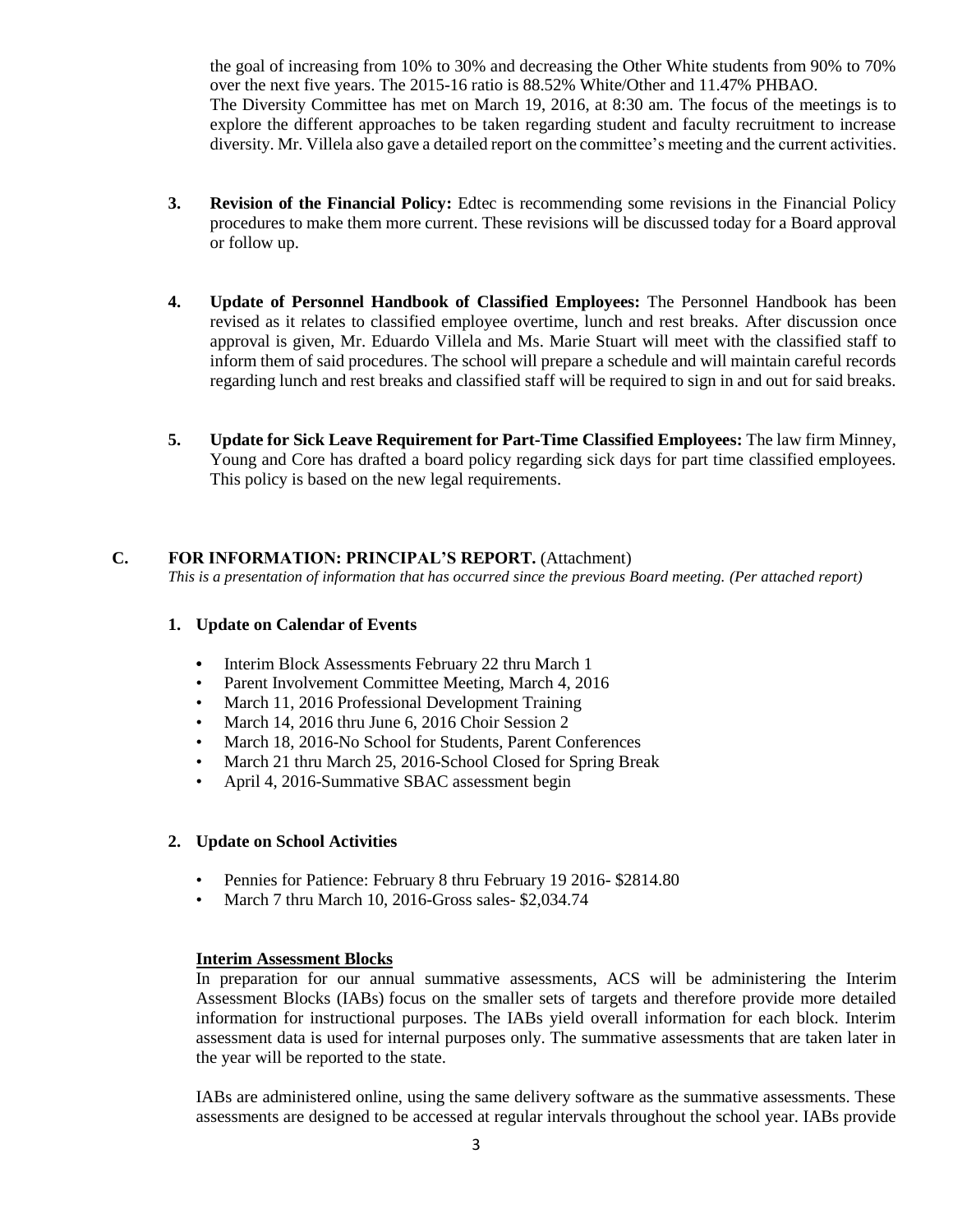results that teachers and administrators can examine in relation to the CCSS and then adjust instruction accordingly.

| ELA  |        | <b>CAT</b><br>(Computer)<br><b>Adaptive Test</b> ) | <b>PT</b><br>(Performance<br>Task) | <b>Total Time</b> | Classroom<br>Activity | Total<br>Hrs.      |
|------|--------|----------------------------------------------------|------------------------------------|-------------------|-----------------------|--------------------|
|      | Grades | $1.5$ hrs                                          | $2.0$ hrs                          | $3.5$ hrs         | 0.5 <sub>hr</sub>     | 4.0 <sub>hrs</sub> |
| Math | $3-5$  | <b>CAT</b><br>(Computer)<br><b>Adaptive Test</b> ) | PT<br>(Performance<br>Task)        | <b>Total Time</b> | Classroom<br>Activity | Total<br>Hrs.      |
|      |        | 1.5 hrs                                            | hrs<br>.0                          | $2.5$ hrs         | 0.5 <sub>hr</sub>     | $3.0$ hrs          |

#### **Summative Assessments -** April 4 thru May 27

**Facilities:** Red Hook has found a potential property in the city of Reseda located on 18050 Vanowen Street, Reseda, CA

- In good residential area
- Parking lot is big enough to accommodate staff parking and school yard
- Property has an entry and exit point onsite

#### **Audits, Reviews, & Mandated Reporting**

 **SELPA Interview-** We had four members from LAUSD SELPA option three visit our school on March 10, 2016 in order to conduct a 30 minute interview for option three. Most questions revolved around the types of programs and services offered by ACS. Many of questions were relative to the questions that we submitted on our option 3 application. We will be hearing back from LAUSD a week after April 14, 2016 with a decision on our acceptance into option 3. Marie, Daniela, Miss Niazi, and I participated in the interview.

Upon receipt of the application and supporting documentation, a committee appointed by the Executive Council will review all application materials, conduct an interview and site visit for each applicant. The committee will recommend approval or denial to the Executive Council. The Council will act upon the recommendation of the committee and the Director shall inform each applicant of their acceptance or denial no later than **May** of the application year.

**MiSIS-** In order to comply with MCD ( Modified Consent Decree) requirement of having a centralized key data in MiSIS to ensure access to student records throughout all district authorized schools, LAUSD have come up with the following key solutions:

- Development of processes know as application programming interfaces (API's), that will link MiSIS with student information systems currently being used by charter school
- Data Sharing agreements between each charter school and the District will specify system compatibility requirements with the API. Informational workshops to be provided by LAUSD.

#### **D. FOR INFORMATION: FINANCIAL REPORT**

*This is an update from what has transpired since the last board meeting.*

**1. Budget to Date Update from Edtec:** Mrs. Kristin Dietz shared the March 2016 financial report explaining the following items. (See attached report)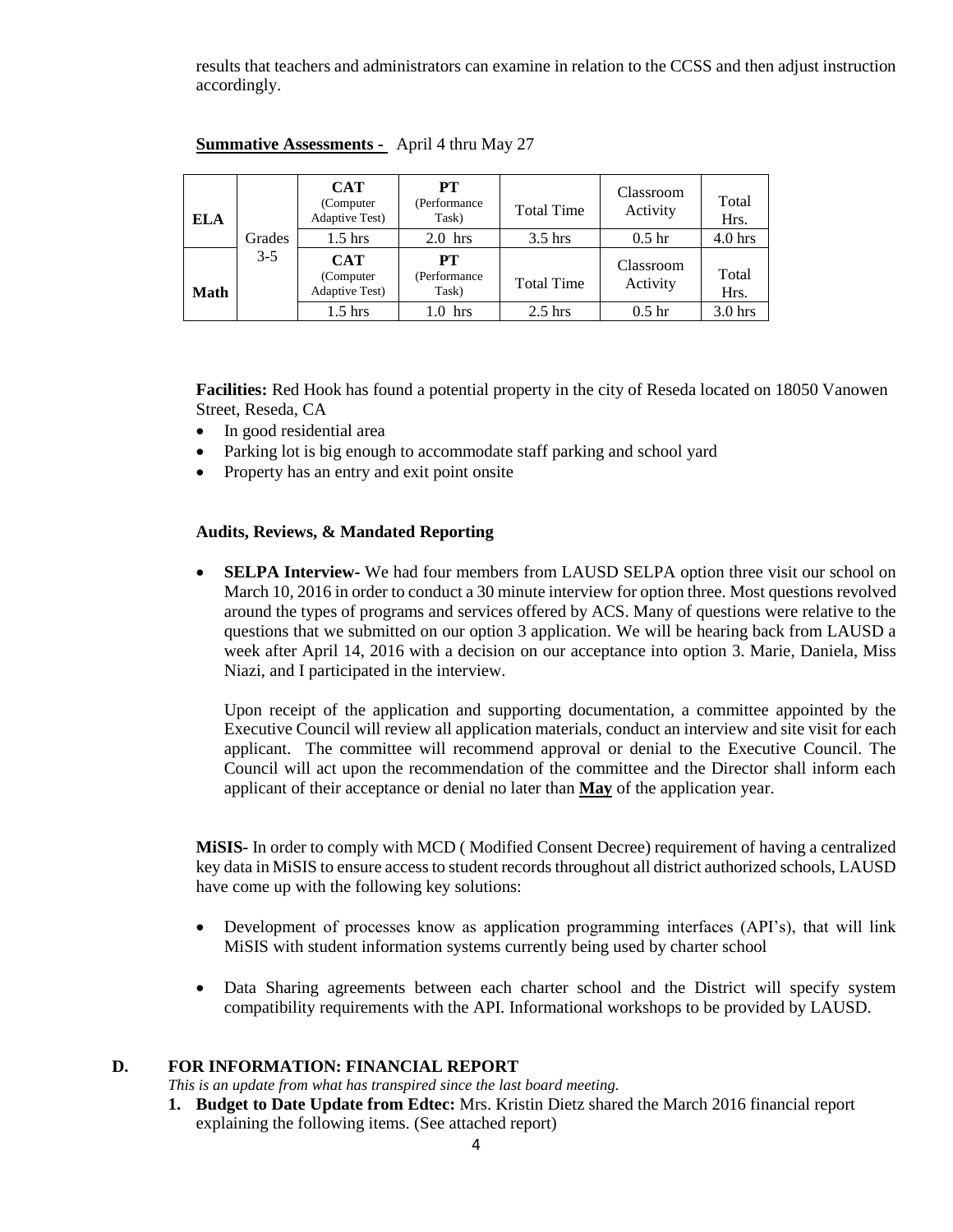- **2015-16 Forecast Update**
- **Financial Summary**
- **Cash Flow Forecast**
- **Balance Sheet Summary**
- **Exhibits**
- **Budget vs. Actual Detail**

The February check register is attached

#### **III. CONSENT AGENDA ITEMS**

*All matters listed under the consent agenda are considered by the Board to be routine and will be approved/enacted by the Board in one motion in the form listed below. Unless specifically requested by a Board member for further discussion or removed from the agenda, there will be no discussion of these items prior to the Board votes on them. The Principal recommends approval of all consent agenda items.*

None

#### **IV. ACTION ITEMS**

#### **A. Approval is Requested for Revision of Financial Manual (Attached) Recommend approval**

 Motion by: Mr. Henderson Seconded by: Mrs. L. Gonzalez Vote: Approved Unanimously

#### **B. Approval is Requested for CharterSAFE Contract Renewal Recommend approval**

 Motion by: Mr. Henderson Seconded by: Dr. Karayan Vote: Approved Unanimously

#### **C. Approval is Requested for Revision of Personnel Handbook (Attached) Recommend approval**

 Motion by: Mrs. Avakian Seconded by: Mrs. L. Gonzalez Vote: Approved Unanimously

#### **D. Approval is Requested for Revision of Sick Leave Policy (Attached) Recommend approval**

 Motion by: Mr. Henderson Seconded by: Dr. Karayan Vote: Approved Unanimously